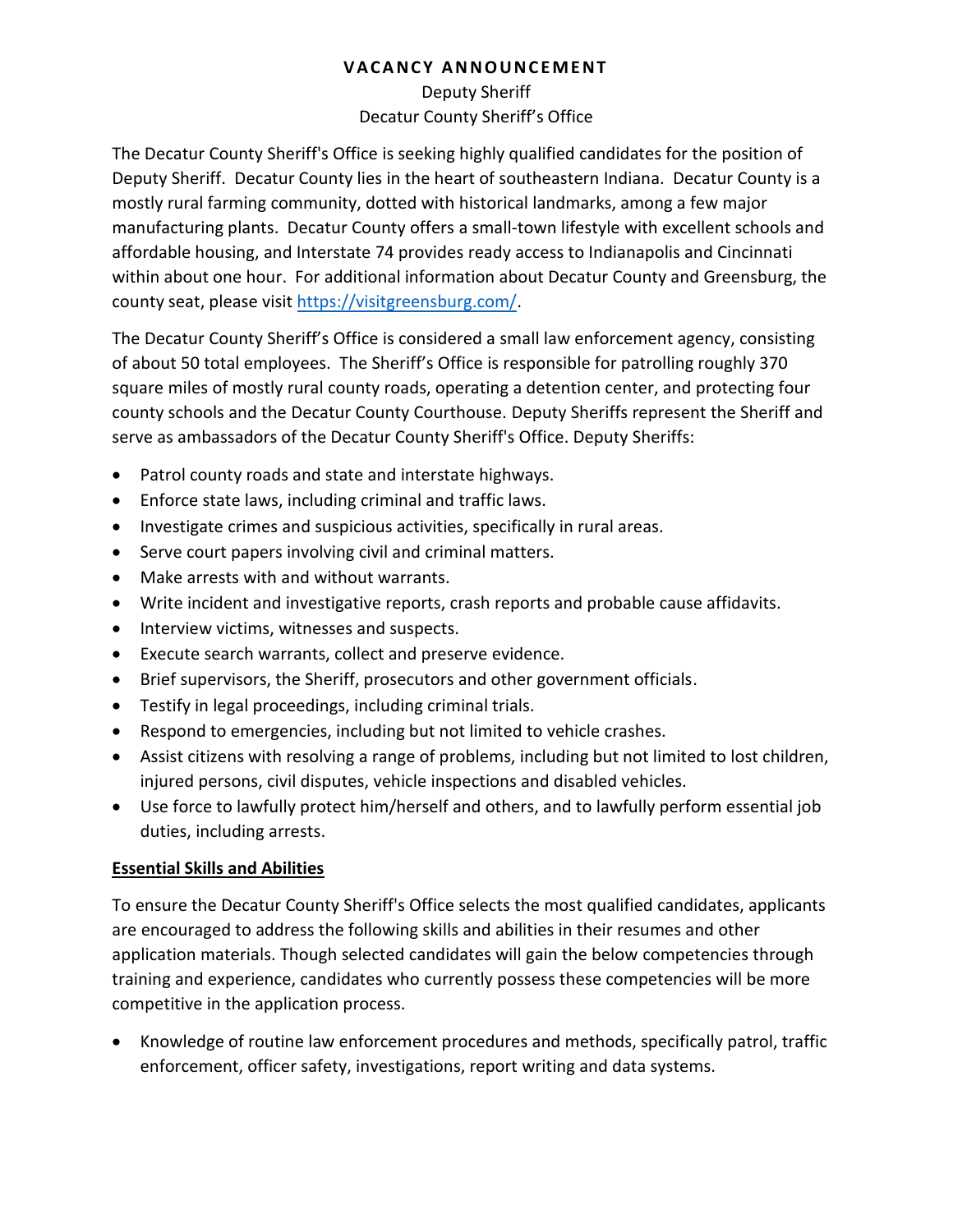#### Deputy Sheriff

#### Decatur County Sheriff's Office

- Knowledge of criminal law and criminal procedures, including search and seizure, arrest, interviewing, evidence collection and preservation, crime scene protection, due process, and court procedures.
- Knowledge of emergency medical treatment procedures (e.g. CPR and first-aid), and the ability to use those procedures to prevent loss of life.
- Ability to stand and sit for long periods of time, sometimes in extreme weather conditions.
- Ability to operate a vehicle safely at high speeds, often during inclement weather.
- Ability to physically protect self and protect or restrain others.
- Ability to pursue suspects by running, climbing stairs, forcing entry, climbing walls and jumping fences.
- Ability to perform physically and mentally under stress and during dangerous situations.
- Ability to use firearms and non-lethal weapons proficiently and legally.
- Ability to report observations and actions accurately and professionally in writing.
- Knowledge of and compliance with agency and county policies and procedures.
- Ability to respond to emergencies while off-duty.

The first-year annual salary of a Decatur County Deputy Sheriff is \$50,000.00 (not including overtime, shift differential and incentive pay). Upon completion of the ILEA Basic Course (or sooner, if approved by the Sheriff), the Deputy Sheriff will be provided a take-home patrol vehicle, which he/she may use off-duty within Decatur County and the adjacent counties. Restrictions may apply for out of county residents. Additionally, Deputy Sheriffs are eligible to enroll in the County's health insurance and life insurance programs.

Applying for the position of Deputy Sheriff begins by submitting an application, including all required documentation. Application forms are posted on the Decatur County Sheriff's Office website at [http://decaturcountysheriff.com/.](http://decaturcountysheriff.com/) Applications and all required documentation must be hand-delivered or mailed to the Decatur County Sheriff's Office at 601 S. Ireland Street, Greensburg, Indiana 47240. **The application deadline is 4:00 p.m., Friday, May 20, 2022**.

# **Eligibility Requirements**

- Be a United States citizen.
- Be an Indiana resident upon date of employment.
- Reside within Decatur County or an adjacent county.
- Be at least 21 years old when appointed as a Deputy Sheriff.
- Have a high school diploma or the equivalent.
- Not have been convicted of a felony.
- Not have been convicted of a disqualifying misdemeanor (including but not limited to domestic violence/battery).
- Have a valid Indiana Operator License.
- Have a good work record with previous employers, specifically good attendance.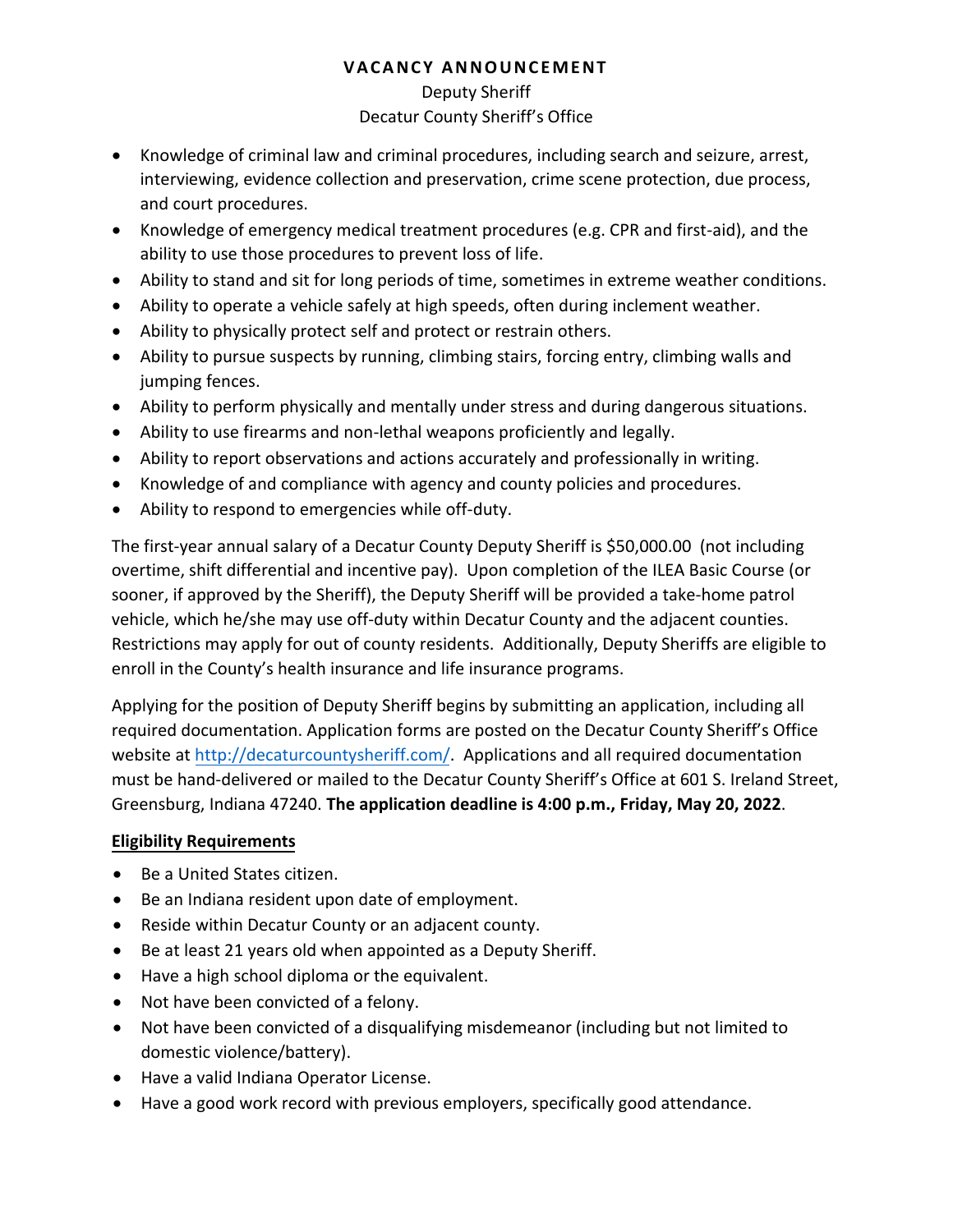#### Deputy Sheriff

# Decatur County Sheriff's Office

- Have a good credit history.
- Not have used illegal drugs within the past two years.
- Be in sound mental and physical health.
- Meet all requirements to be accepted by the Indiana Law Enforcement Academy (ILEA) or be a graduate of an academy recognized by the Indiana Law Enforcement Training Board.
- Be willing and able to work any shift, including 8-hour to 12-hour shifts.
- Be willing and able to complete regular in-service training and maintain position-specific certifications.
- Meet all requirements for employment as a Deputy Sheriff as prescribed by Indiana Law and the Decatur County Sheriff, including an extensive field training program.

# **Application Process**

- **1.** Applicant submits an application with the following attachments: copy of valid operator/driver license, copy of birth certificate, copy of high school diploma or GED, copy of any college transcripts, and a recent photo of head and shoulders (2" x 2" within past 30 days). **Go to our website, [http://decaturcountysheriff.com/images/DCSDAPPLICATION.pdf,](http://decaturcountysheriff.com/images/DCSDAPPLICATION.pdf) for the application form.**
- 2. Selected applicants undergo preliminary background check.
- 3. Selected applicants are invited to a Physical Fitness Assessment. The assessment and standards are outlined below. Current law enforcement officers, who have completed the ILEA Basic Course, or received an ILEA waiver, are encouraged but not required to complete the Physical Fitness Assessment. The Physical Fitness Assessment consists of the following:
	- 1.5-mile run
	- Vertical jump
	- Push-ups
	- Sit-ups
	- 300-meter run
- 4. Selected applicants complete a written exam and must pass to advance to the next step in the application process.
- 5. Selected applicants are interviewed by a panel of Decatur County Sheriff's Office deputies, supervisors and/or other law enforcement officials.
- 6. Selected applicants submit additional documents, if requested, for a comprehensive background investigation.
- 7. Selected applicants are assigned to a Merit Deputy Supervisor for an in-depth background check, including a home visit, meeting with significant other and/or family members, interview of current and former employers, and interview of neighbors.
- 8. Selected applicants are interviewed by the Merit Board.
- 9. The Sheriff and Merit Board create a list final list of eligible candidates.
- 10. The Sheriff appoints a "Merit Deputy Sheriff" from the final list of eligible candidates.